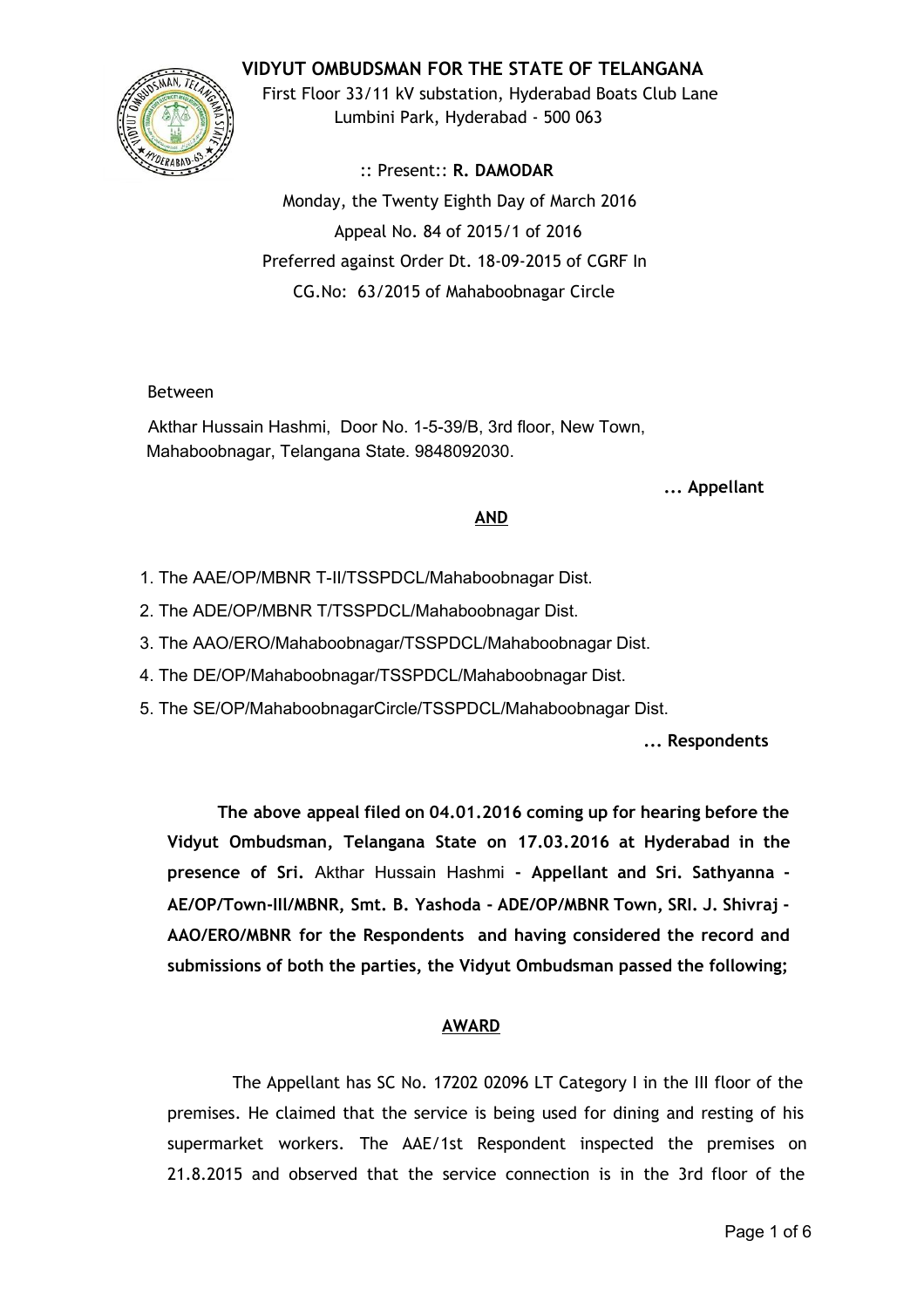building of which some part is being utilized for dining and resting purpose of the super markets workers during lunch time and the remaining place is being used for storing wastage and other goods. The Respondents treated this activity as commercial and assessed the shortfall amount as Rs 33,975/‐ towards unauthorised use of the power supply. Against this assessment, the Appellant preferred a complaint before the CGRF.

2. The 2nd Respondent/ADE/OP/MBNR through his letter dt.25.8.2015 disclosed that AE/O/Town II/MBNR inspected the premises and found that the Appellant was using the supply for commercial activity and booked a case, also changing the category I to II as per the terms and conditions of GTCS.

3. The Appellant pleaded for restoration of category to I and for setting aside the assessment. The 1st Respondent stated that the Appellant was using the 3rd floor of the commercial building for dining and resting of the workers of the supermarket during the lunch time and using the remaining store for storing wastage of supermarket and other goods and thus the service comes under commercial use and the power used was treated as such.

4. The CGRF, based on the material placed on record, observed and termed the usage of the 3rd floor of the Appellant premises as commercial purpose and held the orders of the Respondents changing the category II from I as proper and disposed of the Appeal through the impugned orders.

5. Aggrieved and not satisfied with the impugned orders, the Appellant preferred the present appeal claiming that the 3rd floor of his premises is not part and parcel of the supermarket and that in the multi storied building, there are 2 service connections under category II for the ground floor with SC No. 0175200370, for the 1st and 2nd floors he has SC No. 0175202092 and that the 3rd floor is being used for non commercial purpose like dining, resting of workers and their accommodation which does not fall under the term commercial activity and that the waste material and goods are being stored and the premises is also being used for resting and sleeping of the village workers, who come from distant places, seeking restoration of the service connection to LT Category I.

6. In this Appeal, the DE/III Assessments/Himayat Nagar through his assessment dt.25.9.2012 observed that the electricity supply released under category I (Domestic Purpose) is being used for commercial purpose and that the claim of the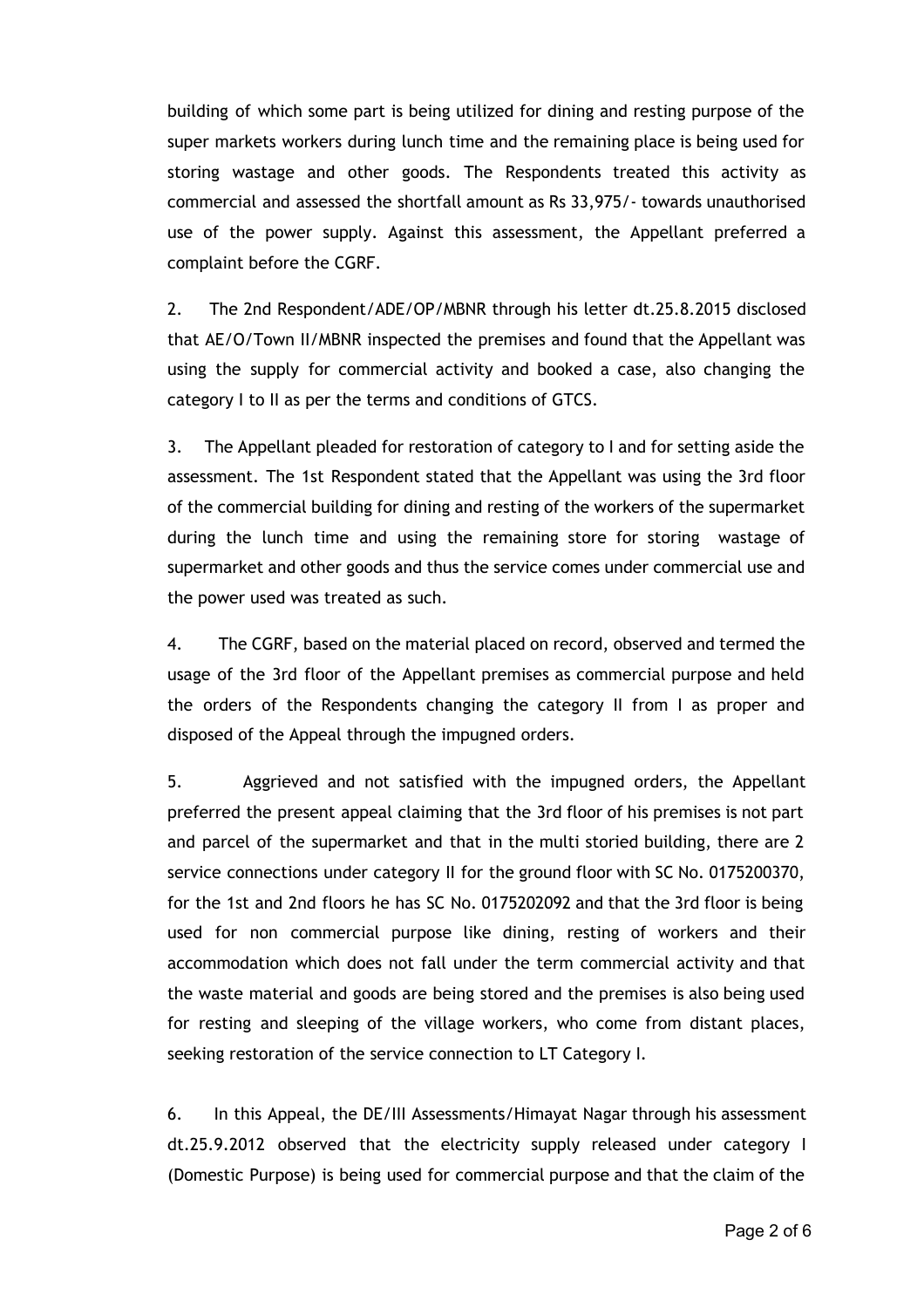Appellant that the premises was being used for resting and dining of the workers is not correct and assessed the loss to the DISCOM as Rs 34,100/‐, against which the Appellant preferred an appeal to the SE/Assessments, corporate office, Hyderabad who through orders dt.8.8.2014 confirmed the assessment made by the DE/III/Assessments/Himayat Nagar.

7. The 2nd Respondent Submitted a letter dt.4.3.2016 to contend that the building in question is  $g+3$  floors commercial building and the 3rd floor is being used for dining and resting of supermarket workers during lunch time in one room and the remaining part of the portion is being utilised for storing supermarket material and goods, apart from storing damaged material also and thus he claimed that the 3rd floor of the premises is being used for commercial purpose and that the Appellant has been paying the property tax over the property as commercial building and therefore, there is no merit in the claim of the Appellant.

8. After considering the material on record, the stand of both the parties, the efforts made to bring out a settlement has not succeeded and therefore, the matter is being disposed of on merits.

On the basis of the material available on record, the following issues arise for determination:

1. Whether the act of the Respondents in changing the Service Connection from LT Category I to LT Category II is valid?

2. Whether the back billing assessment of Rs 33,975/‐ (shown in the impugned orders) is legal and binding on the Appellant?

3. Whether the impugned orders are liable to be set aside?

### **Issues 1 & 2**

9. The Appellant claimed that in the 3rd floor of his premises having SC No. 17202 020 96 is being used for storing waste material of the supermarket and for dining and resting of supermarket workers during lunch time and therefore, the service under LT Category I is correct and the Respondents cannot change the LT category I to LT Category II. The Respondents claimed that the premises is being used for storing waste and surplus goods of the supermarket and that they have validly changed the category from LT Category I to LT Category II and thus the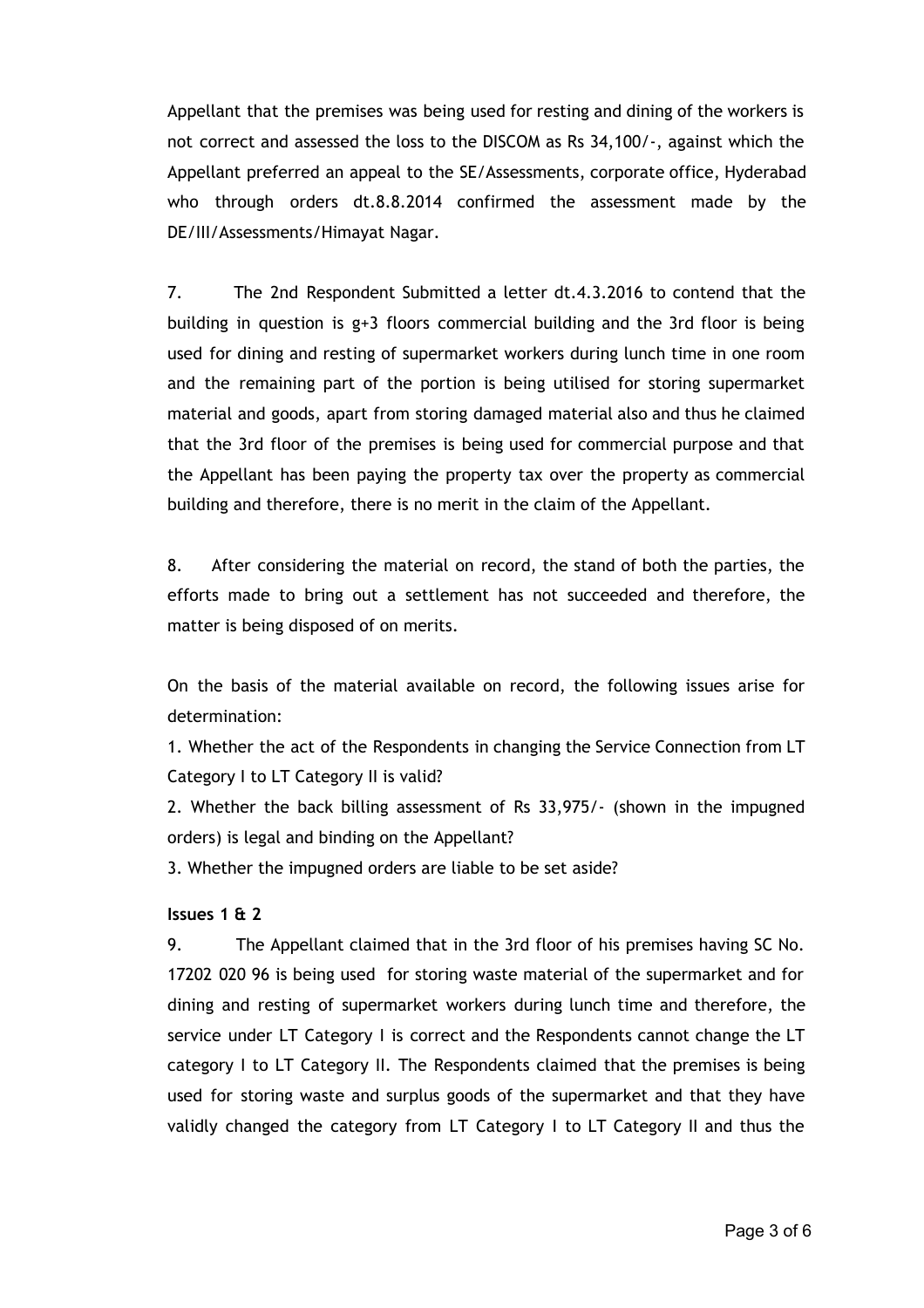Appellant is liable to pay the assessment amount of Rs 33,975/‐ for using the supply for commercial purpose.

10. The Tariff Order FY 2015‐16 gives a clear guidance on how to treat domestic and commercial categories in clear terms:

L.T.Category  $-$  I (A)  $\&$  I (B)  $-$  Domestic

This tariff is applicable for supply of electricity for lights and fans and other domestic purposes to domestic premises. Domestic establishment /Premises is one which is used for dwelling/residential purpose.

Note: For domestic category, the households having a **separate kitchen** will be treated as a separate establishment.

L.T.CATEGORY‐II‐NON‐DOMESTIC/COMMERCIAL APPLICABLE FOR SUPPLY OF ENERGY TO:

- a) Consumers who undertake Non Domestic activity.
- b) Consumers who undertake Commercial activity.
- c) Consumers who do not fall in any other LT category i.e., LT I, LT – III to LT –VIII categories.

11. The Tariff Order FY 2015-16 in part A LT Tariffs reproduced above clarifies what is a domestic use. It says that the households having a separate kitchen will be treated as a separate establishment. For treating a household as a separate establishment, an emphasis is given to the existence of a kitchen. Obviously, the Appellant has no kitchen in the 3rd floor and it is being used for rest and dining of the workers and for storing waste material of his super market. Then the Clause 1.2 of LT category II Non Domestic/Commercial comes to play, where the energy is supplied to consumers who undertake non domestic activity and who undertake commercial activity etc would fall into category II. That is why the AE/OP/Town II/MBNR (R1) on 21.8.2015 inspected the premises and found the premises being used for non domestic activity and then booked a case for the unauthorised usage of power and changed the category from LT1 to LTII.

12. The contention of the Appellant that since the 3rd floor in question is being used for rest of his workers and also for dining during lunch hour, apart from storing waste material and therefore it is a domestic activity and not commercial activity and that the change of category is not legal, is not correct. The Tariff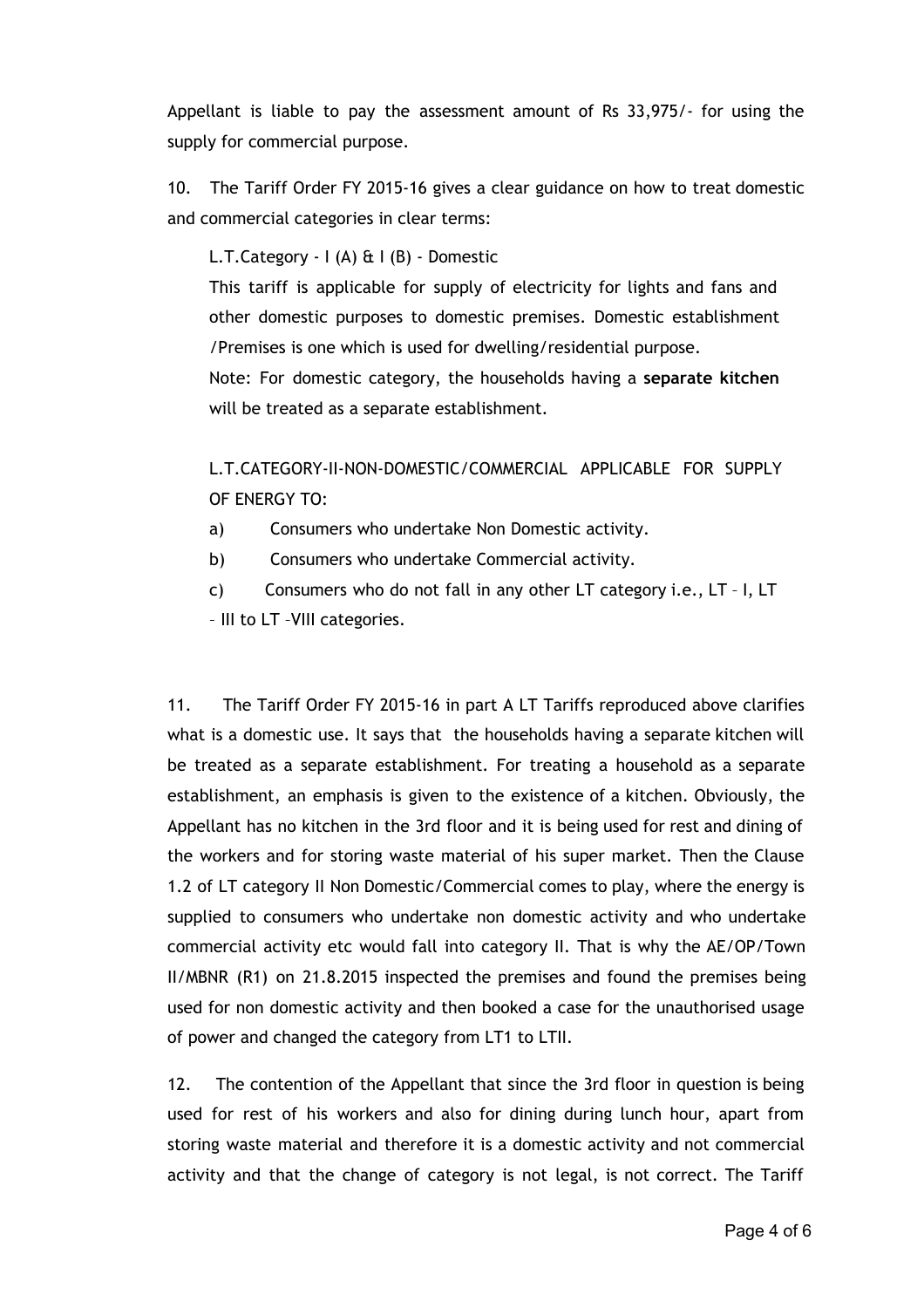order FY 2015-16 is clear on this aspect. Admittedly there is no kitchen in the premises. The premises is also being used for storing waste material of the super market. May be the premises is being used for dining and rest of the supermarket workers during lunch time. This activity clearly falls within the four corners of Clause 1.2 LT category II NON Domestic/Commercial of the Tariff Orders FY 2015‐16. The Contention of the Respondents that the activity in the 3rd floor premises is non domestic and therefore, the Assessment made is tenable and correct. The contention that the change of LT Category I to LT category II is found to be based on the Tariff orders, is found to be valid and correct.

13. The SE/Assessments/Corporate office assessed the units and loss of revenue to the DISCOM for the period from 1.8.2011 to 1.8.2012 . On the basis of the connected load of 1500W, he arrived at the shortfall units as 3975 and the value of the shortfall energy as Rs 33,975/‐ and by adding the supervision charges, he arrived at the assessment amount as Rs 34075/‐. In principle, the DISCOM is entitled to collect the shortfall energy charges under LT category II. Thus the assessed amount is found to be proper.

14. The issues 1  $\&$  2 are answered accordingly.

15. Without mentioning on what basis and on what provision of the Tariff Order the Respondents came to a conclusion that the power is being used for non domestic purpose, the CGRF passed the impugned orders. Though the reasons are not given, the conclusion arrived at in the impugned orders is correct and it is confirmed. The Issue no.3 is answered accordingly.

15. In the Result, the Appeal is disposed of holding that:

a. the change of consumer service from Category‐I to II is found to be in conformity with the Tariff Orders FY 2015‐16 (Part A Clause 1.1 LT category‐ I(A) and 1(B)‐ Domestic) and it is upheld.

b. The order of assessment placing a demand of Rs 33975/‐ towards usage of energy charges under non domestic category for the service connection is upheld.

c. The impugned orders are confirmed.

The Appeal is disposed of accordingly.